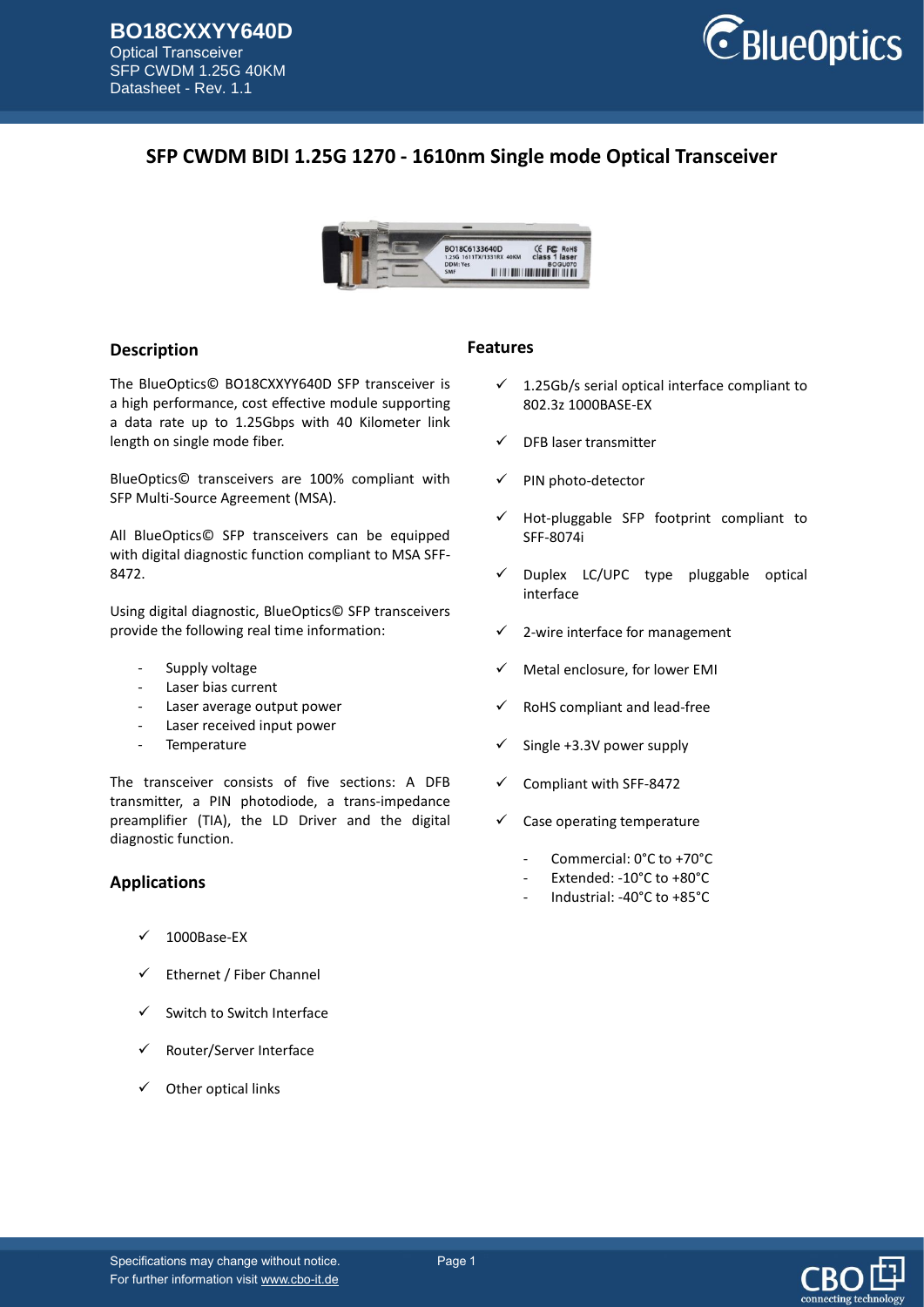Optical Transceiver SFP CWDM 1.25G 40KM Datasheet - Rev. 1.1



### **Warnings**

**Handling Precautions:** This device is susceptible to damage as a result of electrostatic discharge (ESD). A static free environment is highly recommended.

**Laser Safety:** Even small radiation emitted by laser devices can be dangerous to human eyes and lead to permanent eye injuries. Be sure to avoid eye contact with direct or indirect radiation.

### **Warranty**

Every BlueOptics© transceiver comes with a 5 year replacement warranty and lifetime support.

For a warranty inquiry, please contact your CBO sales representative.

This warranty only covers the first user of the equipment.

### **Important Notice**

Performance figures, data and any illustrative material provided in this data sheet are typical and must be specifically confirmed in writing by CBO before they become applicable to any particular order or contract. In accordance with the CBO policy of continuous improvement specifications may change without notice.

The publication of information in this data sheet does not imply freedom from patent or other protective rights of CBO or others.

Further details are available from any CBO sales representative.

### **Installation**

Before installation attach an ESD-preventive wrist to ensure not to damage the transceiver or hardware.

BlueOptics© BO18CXXYY640D can be installed in any Small Form Factor Pluggable (SFP) port. You can install the BO18CXXYY640D regardless if the system is powered on or off, because it is hot-swappable.

Insert the transceiver into the SFP port and remove the dust cap.

You can now connect your cable.

## **Order Information**

| Part No.        | Temp.                              | <b>DDM</b> |
|-----------------|------------------------------------|------------|
| BO18CXXYY640D   | $0^{\circ}$ C to +70 $^{\circ}$ C  |            |
| BO18CXXYY640DEX | -10°C to +80°C                     |            |
| BO18CXXYY640DIN | -40°C to +80°C                     |            |
| BO18CXXYY640D   | $0^{\circ}$ C to +70 $^{\circ}$ C  |            |
| BO18CXXYY640DEX | -10°C to +80°C                     |            |
| BO18CXXYY640DIN | $-40^{\circ}$ C to $+80^{\circ}$ C |            |

*XX can be following Wavelength:*

| Wavelength | <b>XX</b> | Wavelength | XX |
|------------|-----------|------------|----|
| 1270nm     | 27        | 1450nm     | 45 |
| 1290nm     | 29        | 1470nm     | 47 |
| 1310nm     | 31        | 1490nm     | 49 |
| 1330nm     | 33        | 1510nm     | 51 |
| 1350nm     | 35        | 1530nm     | 53 |
| 1370nm     | 37        | 1550nm     | 55 |
| 1390nm     | 39        | 1570nm     | 57 |
| 1410nm     | 41        | 1590nm     | 59 |
| 1430nm     | 43        | 1610nm     | 61 |

## **Regulatory Compliance**

| <b>Feature</b>     | <b>Standard</b>                | Co.     |
|--------------------|--------------------------------|---------|
| Electrostatic      | - IEC/EN 61000-4- 2            | ✓       |
| Discharge (ESD)    |                                |         |
| Electromagnetic    | - FCC Part 15 Class B EN 55022 |         |
| Interference (EMI) | - Class B (CISPR 22A)          |         |
| Laser Eye Safety   | - FDA 21CFR 1040.10, 1040.11   | Class 1 |
|                    | - IEC/EN 60825-1, 2            |         |
| Component          |                                |         |
| Recognition        | - IEC/EN 60950, UL             |         |
| <b>RoHS</b>        | $-2002/95/EC$                  |         |
| <b>EMC</b>         | $-$ EN61000-3                  |         |

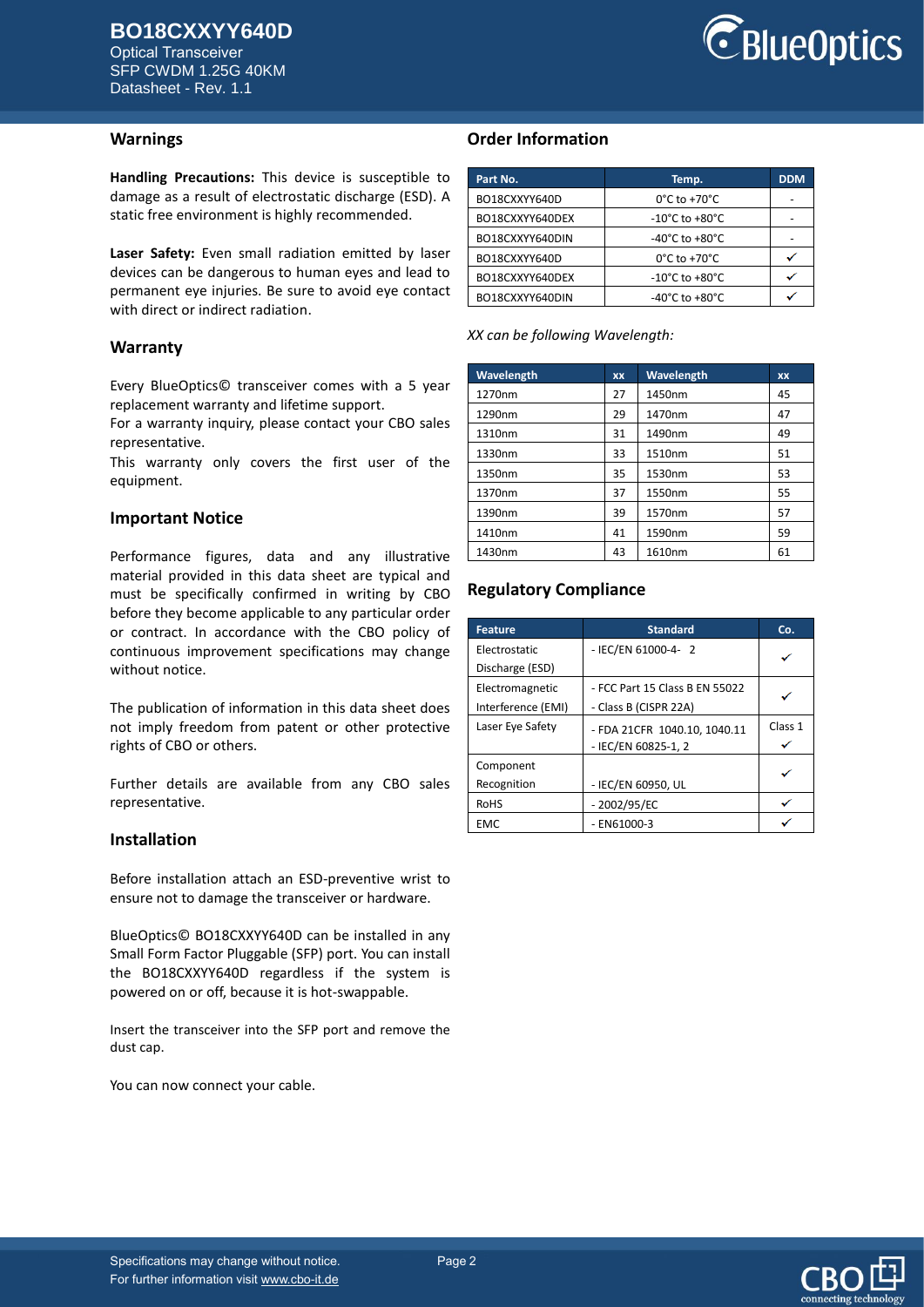### **BO18CXXYY640D** Optical Transceiver SFP CWDM 1.25G 40KM Datasheet - Rev. 1.1



## **1. Absolute Maximum Ratings**

| Parameter                | Svmbol | Min. | Tvp. | Max.           | Unit |
|--------------------------|--------|------|------|----------------|------|
| Storage Temperature      |        | -40  |      | ບ_             | ٥C   |
| Storage Ambient Humidity | НA     |      |      | ۵r<br><u>.</u> | %    |

## **2. Recommended Operating Conditions**

| <b>Parameter</b>             | <b>Symbol</b> | Min.  | Typ.              | Max. | <b>Unit</b> | <b>Note</b>       |
|------------------------------|---------------|-------|-------------------|------|-------------|-------------------|
|                              |               | 0     |                   | 70   |             | BO18CXXYY640      |
|                              |               |       |                   |      |             | BO18CXXYY640D     |
|                              |               | $-10$ |                   | 80   | ºC          | BO18CXXYY640EX    |
|                              |               |       |                   |      |             | BO18CXXYY640DEX   |
|                              |               | $-40$ |                   | 85   |             | BO18CXXYY640IN    |
|                              |               |       |                   |      |             | BO18CXXYY640DIN   |
| <b>Ambient Humidity</b>      | HA            | 5     |                   | 70   | %           |                   |
| Data Rate                    |               |       | 1250/1250         |      | Mbps        | TX Rate/RX Rate   |
| <b>Transmission Distance</b> |               |       |                   | 40   | KM          |                   |
| Coupled Fiber                |               |       | Single mode fiber |      |             | $9/125 \mu m$ SMF |

## **3. Electrical Interface Characteristics**

| <b>Parameter</b>               | <b>Symbol</b>            | Min.          | Typ. | Max.      | <b>Unit</b> | <b>Note</b> |
|--------------------------------|--------------------------|---------------|------|-----------|-------------|-------------|
| <b>Transmitter</b>             |                          |               |      |           |             |             |
| <b>Total Supply Current</b>    | Icc                      |               |      | A         | mA          |             |
| Transmitter Disable Input-High | <b>V</b> <sub>DISH</sub> | $\mathfrak z$ |      | $Vcc+0.3$ | ν           |             |
| Transmitter Disable Input-Low  | V <sub>DISL</sub>        | 0             |      | 0.8       | ٧           |             |
| Transmitter Fault Input-High   | V <sub>TxFH</sub>        | 2             |      | $Vcc+0.3$ | ν           |             |
| Transmitter Fault Input-Low    | V <sub>TxFL</sub>        | 0             |      | 0.8       | v           |             |
| <b>Receiver</b>                |                          |               |      |           |             |             |
| <b>Total Supply Current</b>    | Icc                      |               |      | B         | mA          |             |
| LOSS Output Voltage-High       | <b>VLOSH</b>             | $\mathfrak z$ |      | $Vcc+0.3$ | v           |             |
| LOSS Output Voltage-Low        | <b>VLOSL</b>             | 0             |      | 0.8       | ν           |             |

### **Notes:**

1. A (TX) + B (RX) = 280mA (without termination circuit)

## **4. Transmitter Specifications - Optical**

| Parameter                         | <b>Symbol</b> | Min.                        | Typ. | Max.            | <b>Unit</b> | <b>Note</b> |
|-----------------------------------|---------------|-----------------------------|------|-----------------|-------------|-------------|
| Average Output Power              | POUT          | -5                          |      | 0               | dBm         |             |
| <b>Extinction Ratio</b>           | <b>ER</b>     | 9                           |      |                 | dB          |             |
| Center Wavelength                 | λC            | $\lambda$ -6.5              | λ    | $\lambda + 6.5$ | nm          |             |
| Spectral Width (-20dB)            | σ             |                             |      |                 | dB          |             |
| Sidemode Supression ratio         | <b>SMSR</b>   | 30                          |      |                 |             |             |
| Transmitter OFF Output Power      | Poff          |                             |      | $-45$           | dBm         |             |
| Differential Line Input Impedance | <b>RIN</b>    | 90                          | 100  | 110             | Ohm         |             |
| Jitter P-P                        | tr            |                             |      | 0.1             | UI          |             |
| <b>Output Eye Mask</b>            |               | Compliant with IEEE 0802.3z |      |                 |             |             |

### **Notes:**

1. λ is 1270,1290,1310,1330,1350,1370,1390,1410,1430, 1450, 1470, 1490, 1510, 1530, 1550, 1570, 1590 or 1610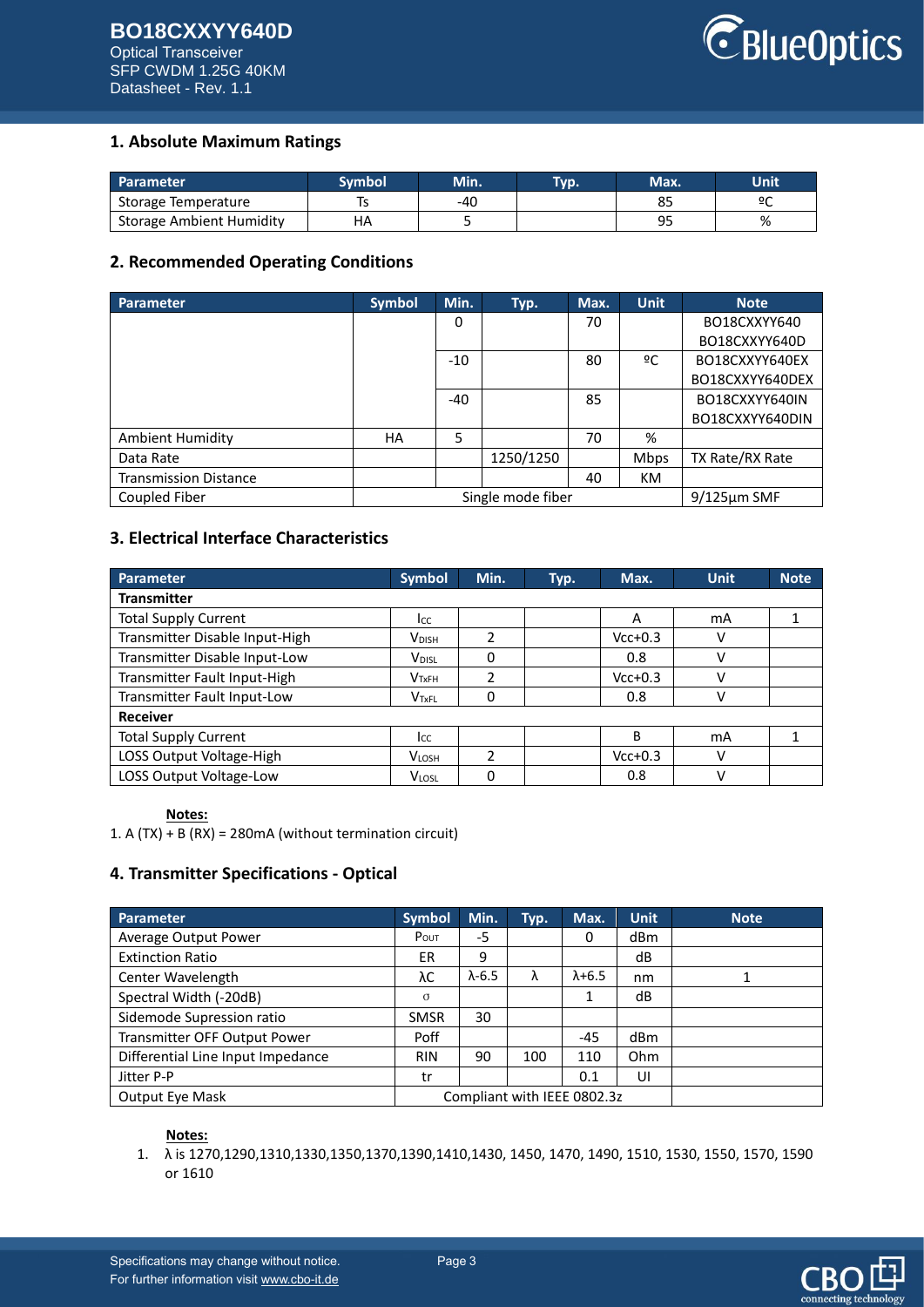

## **5. Receiver Specifications - Optical**

| Parameter                         | <b>Symbol</b>   | Min.           | Typ. | Max.            | <b>Unit</b> | <b>Note</b> |
|-----------------------------------|-----------------|----------------|------|-----------------|-------------|-------------|
| Input Optical Wavelength          | <b>AIN</b>      | $\lambda$ -6.5 | Λ    | $\lambda + 6.5$ | nm          |             |
| <b>Receiver Sensitivity</b>       | P <sub>IN</sub> |                |      | $-24$           | dBM         |             |
| Input Saturation Power (Overload) | <b>PSAT</b>     | -1             |      |                 | dBm         |             |
| <b>LOS Assert</b>                 | $P_A$           | -40            |      |                 | dBm         |             |
| LOS De-assert                     | P <sub>D</sub>  |                |      | $-25$           | dBm         |             |
| <b>LOS Hysteresis</b>             | $P_A-P_D$       | 0.5            | 2.0  | 6.0             | dB          |             |

### **Notes:**

- 2. λ is 1270,1290,1310,1330,1350,1370,1390,1410,1430, 1450, 1470, 1490, 1510, 1530, 1550, 1570, 1590 or 1610
- 3. Measured with Light source 1XX0nm, ER=9dB; BER =< $10^{-12}$  @PRBS= $2^7$ -1 non-return-to-zero.

### **6. SFP to Host Connector Pin Out**

| Pin | <b>Symbol</b>          | <b>Name / Description</b>                        | <b>Note</b> |
|-----|------------------------|--------------------------------------------------|-------------|
| 1   | <b>VEET</b>            | Transmitter Ground (Common with Receiver Ground) | 1           |
| 2   | TFAULT                 | <b>Transmitter Fault indication</b>              |             |
| 3   | T <sub>DIS</sub>       | <b>Transmitter Disable</b>                       | 2           |
| 4   | MOD DEF(2)             | Module Definition 2. Data line for Serial ID.    | 3           |
| 5   | $MOD$ DEF(1)           | Module Definition 1. Data line for Serial ID.    | 3           |
| 6   | MOD DEF(0)             | Module Definition 0. Data line for Serial ID.    | 3           |
| 7   | RS <sub>0</sub>        | Rate Select 0                                    |             |
| 8   | <b>LOS</b>             | Loss of Signal indication                        | 4           |
| 9   | <b>VEER</b>            | Receiver Ground (Common with Transmitter Ground) | 1           |
| 10  | <b>VEER</b>            | Receiver Ground (Common with Transmitter Ground) | 1           |
| 11  | <b>VEER</b>            | Receiver Ground (Common with Transmitter Ground) | 1           |
| 12  | RD-                    | Inv. Received Data Out                           |             |
| 13  | $RD+$                  | <b>Received Data Out</b>                         |             |
| 14  | <b>VEER</b>            | Receiver Ground (Common with Transmitter Ground) | 1           |
| 15  | <b>V<sub>CCR</sub></b> | <b>Receiver Power Supply</b>                     |             |
| 16  | $V_{CCT}$              | <b>Transmitter Power</b>                         |             |
| 17  | <b>VEET</b>            | Transmitter Ground (Common with Receiver Ground) | 1           |
| 18  | TD+                    | Transmit Data In                                 |             |
| 19  | TD-                    | Inv. Transmit Data In                            |             |
| 20  | <b>VEET</b>            | Transmitter Ground (Common with Receiver Ground) | 1           |

### **Notes:**

- 1. Circuit ground is internally isolated from chassis ground.
- 2. TDis is an input that is used to shut down the transmitter optical output. It is pulled up within the module with a 4.7k~10kΩ resistor. Its states are: Low (0 to 0.8V): Transmitter on (>0.8V, < 2.0V): Undefined High (2.0 to 3.465V): Transmitter Disabled Open: Transmitter Disabled
- 3. Mod-Def 0,1,2. These are the module definition pins. They should be pulled up with a 4.7k~10kΩ resistor on the host board. The pull-up voltage shall be VccT or VccR. Mod-Def 0 is grounded by the module to indicate that the module is present Mod-Def 1 is the clock line of two wire serial interface for serial ID Mod-Def 2 is the data line of two wire serial interface for serial ID
- 4. LOS is an open collector output, which should be pulled up with a 4.7k~10kΩ resistor. Pull up voltage between 2.0V and Vcc+0.3V. Logic 1 indicates loss of signal; Logic 0 indicates normal operation. In the low state, the output will be pulled to less than 0.8V.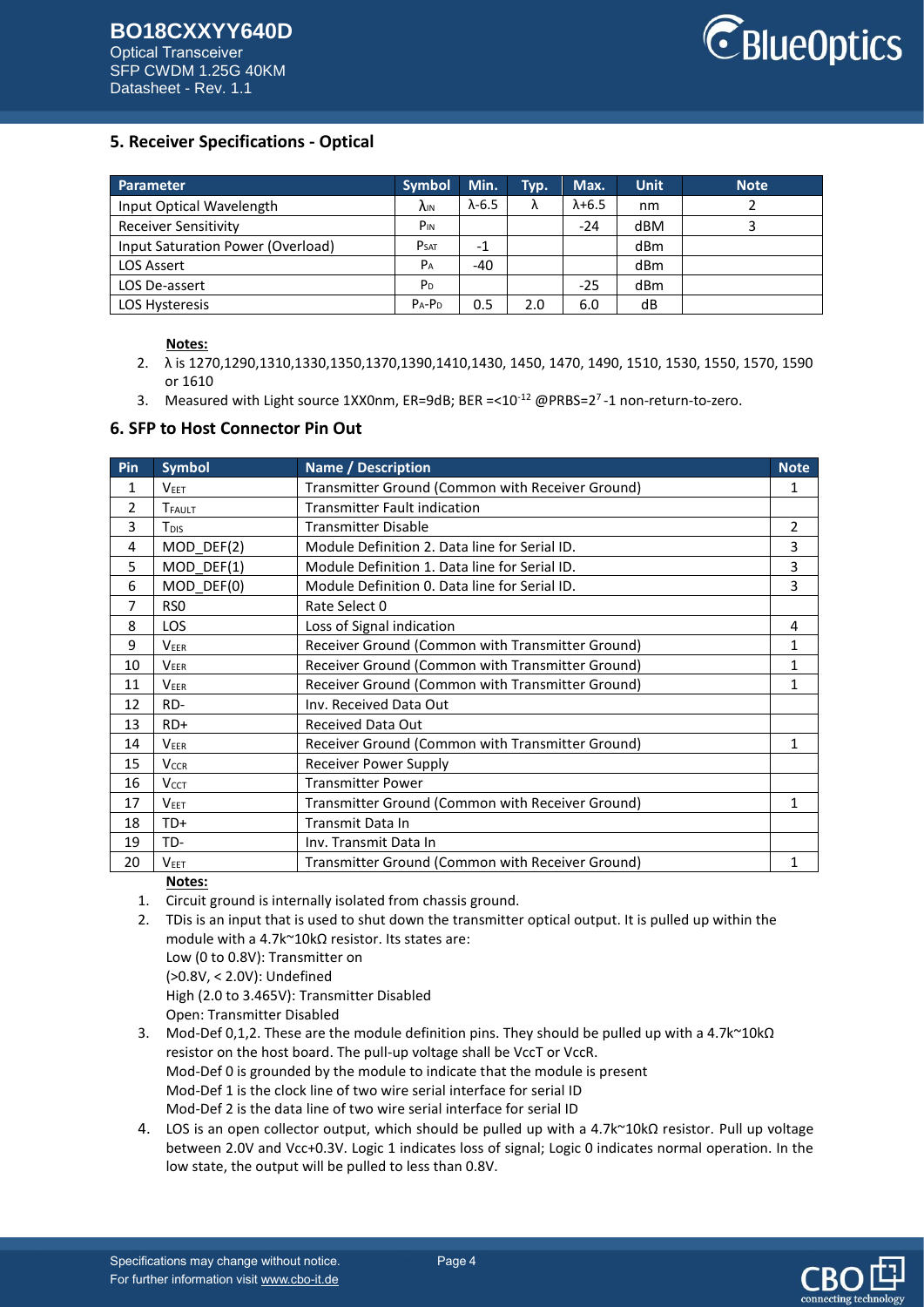**BO18CXXYY640D**

Optical Transceiver SFP CWDM 1.25G 40KM Datasheet - Rev. 1.1





## **7. EEPROM Information**

The SFP MSA defines a 256-byte memory map in EEPROM describing the transceivers capabilities, standard interfaces, manufacturer, and other information, which is accessible over a 2 wire serial interface at the 8-bit address 1010000X (A0h).

| <b>Data</b>    | <b>Size</b><br><b>Field</b> | <b>Name of Field</b>   | <b>Contents (Hex)</b>   | <b>Description</b>       |
|----------------|-----------------------------|------------------------|-------------------------|--------------------------|
| <b>Address</b> | (Bytes)                     |                        |                         |                          |
| 0              | 1                           | Identifier             | XX                      | Formfactor               |
| $\mathbf{1}$   | $\mathbf{1}$                | Ext. Identifier        | XX                      |                          |
| $\overline{2}$ | $\mathbf{1}$                | Connector              | XX                      |                          |
| $3 - 10$       | 8                           | Transceiver            | XX XX XX XX XX XX XX XX | <b>Transmittter Code</b> |
| 11             | $\mathbf{1}$                | Encoding               | XX                      |                          |
| 12             | $\mathbf{1}$                | BR, Nominal            | XX                      | <b>Transceiver Speed</b> |
| 13             | $\mathbf{1}$                | Reserved               | 00                      |                          |
| 14             | $\mathbf{1}$                | Length (9µm) km        | XX                      | Max. link length in KM   |
| 15             | $\mathbf{1}$                | Length (9µm) 100m      | XX                      | Max. link length in M    |
| 16             | $\mathbf{1}$                | Length (50µm) 10m      | XX                      | Max. link length in M    |
| 17             | $\mathbf{1}$                | Length(62.5µm)10m      | XX                      | Max. link length in M    |
| 18             | $\mathbf{1}$                | Length (Copper)        | XX                      | Max. link length in M    |
| 29             | $\mathbf{1}$                | Reserved               | 00                      |                          |
|                | 16                          |                        | XX XX XX XX XX XX XX XX |                          |
| 30-35          |                             | Vendor name            | XX XX XX XX XX XX XX XX | Vendor name - OEM        |
| 36             | 1                           | Reserved               | 00                      |                          |
| 37-39          | 3                           | Vendor OUI             | XX XX XX                |                          |
| 40-55          | 16                          | Vendor PN              | XX XX XX XX XX XX XX XX | Product Number -         |
|                |                             |                        | XX XX XX XX XX XX XX XX | depending on Part        |
| 56-59          | 4                           | Vendor rev             | XX XX XX XX             | Vendor revision          |
| 60-61          | $\overline{2}$              | Wavelength             | XX XX                   | Transceiver              |
|                |                             |                        |                         | Wavelength               |
| 62             | $\mathbf{1}$                | Reserved               | 00                      |                          |
| 63             | $\mathbf{1}$                |                        | XX                      | Checksum of bytes 0-     |
|                |                             | <b>CC BASE</b>         |                         | 62                       |
| 64-65          | $\overline{2}$              | Options                | XX XX                   |                          |
| 66             | $\mathbf{1}$                | BR, max                | XX                      |                          |
| 67             | $\overline{1}$              | BR, min                | XX                      |                          |
| 68-83          | 16                          |                        | XX XX XX XX XX XX XX XX | Part serial number       |
|                |                             | Vendor SN              | XX XX XX XX XX XX XX XX |                          |
| 84-91          | 8                           | Vendor date code       | XX XX XX XX XX XX 20 20 | Year, Month, Day         |
| 92             | 1                           | Diagnostic type        | XX                      | Diagnostics              |
| 93             | $\overline{1}$              | <b>Enhanced option</b> | XX                      | Diagnostics              |



Specifications may change without notice. Page 5 For further information visi[t www.cbo-it.de](www.cbo-it.de)